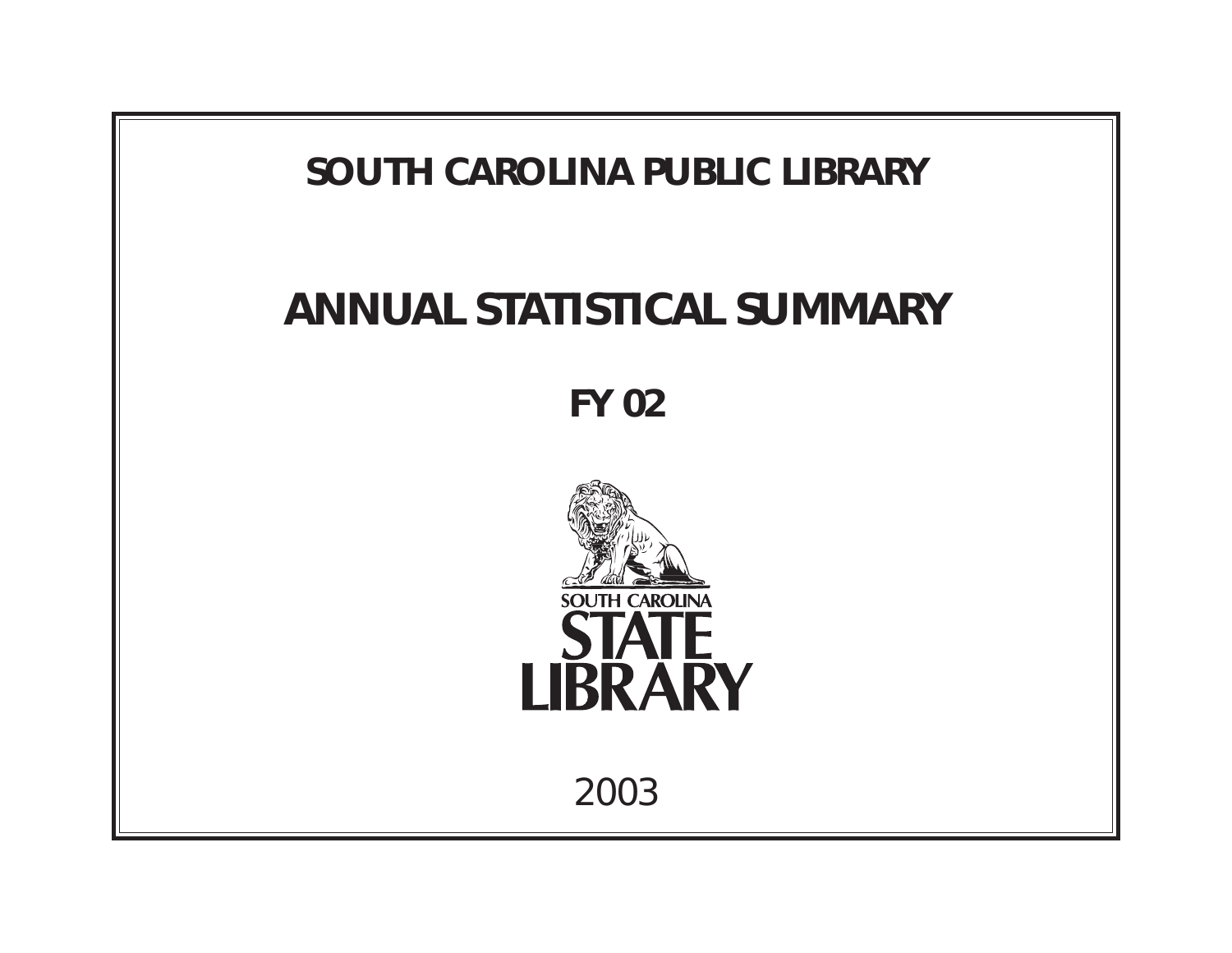|          | Memo To: County and Regional Libraries and Trustees |
|----------|-----------------------------------------------------|
| From:    | James B. Johnson, Jr., Director                     |
| Subject: | Public Library Annual Statistical Summary, FY 02    |
| Date:    | <b>March 2003</b>                                   |

The development and implementation of a 3-5 year plan for providing quality library service to the community is essential if libraries are to succeed in the future. South Carolina Public Library Annual Statistical Summary, 2002, is one of several tools that can provide valuable information needed for the development of a successful plan.

It includes information about each library, with sums, averages and/or medians indicated where applicable. Comparisons with measures from SOUTH CAROLINA PUBLIC LIBRARY STANDARDS, 1998 have been included. Data from the Summary can be useful to public library directors, staff and board members in assessing the quality and effectiveness of library services, determining areas for improvement, and serving as a basis for planning for the future.

The 2000 Census populations are used to compute per capita figures in this publication. The 1990 Census population was used for prior years (FY 90 – FY 2000).

Primary information, as submitted by each public library in the FY 02 annual statistical reports, is used in all computations. Beginning with the FY 93 data, FTE staff computations are based on a 40-hour workweek.

JBJjr:da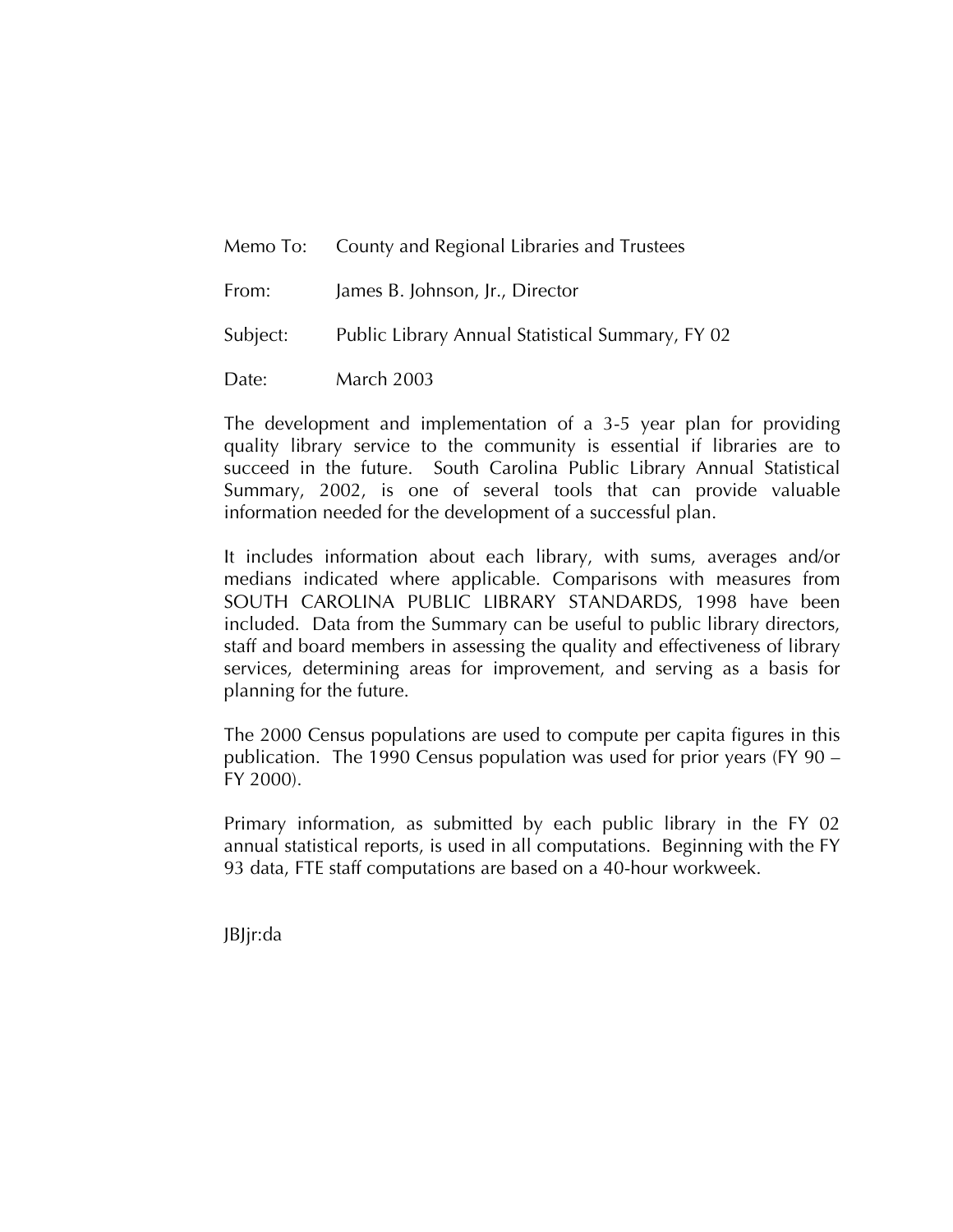# **CONTENTS**

# S.C. Public Library Standards **Pages 2-5** and  $\overline{P}$  Pages 2-5

Public Library Staffing, Collection, Collection Expenditure, Hours of Service

# Output Measures for Public Libraries **Pages 6-14** Pages 6-14

Circulation Per Capita, In-Library Material Use Per Capita, Library Visits Per Capita, Program Attendance Per Capita, Reference Transactions Per Capita, Registration Per Capita, Turnover Rate

# Green Pages 25-28

Listing and Ranking of public libraries by Population, Circulation, Public Service Hours, FTE Staff, Total Volumes, Volumes Added, Volumes Withdrawn, Total Operating Income, Local Tax Operating Income, and Local Income as Percentage of Total Operating Income. Ranked data is shaded.

# Buff Pages 29-38

 Listing and Ranking of public libraries according to a variety of per capita and percentage statistics including circulation per capita, FTE staff per capita, public service hours per FTE, volumes per capita, personnel expenditure, materials expenditure, electronic expenditure, operating income, and local income. Ranked data is shaded.

# Blue Pages 39-50

Listing and Ranking of public library registration, circulation, turnover rate, inlibrary use, reference and library visits. Ranked data is shaded.

#### Yellow Pages **Pages** Pages **Pages** 51-52

Listing and Ranking of public library Juvenile Registration and Circulation, Summer Reading Program. Ranked data is shaded.

# Pink Pages 53-54

Listing of program attendance by age and total program attendance per capita.

Listing and rankings of electronic data including number of internet terminals, number of users of internet services and training provided.

# Ivory Pages 55-66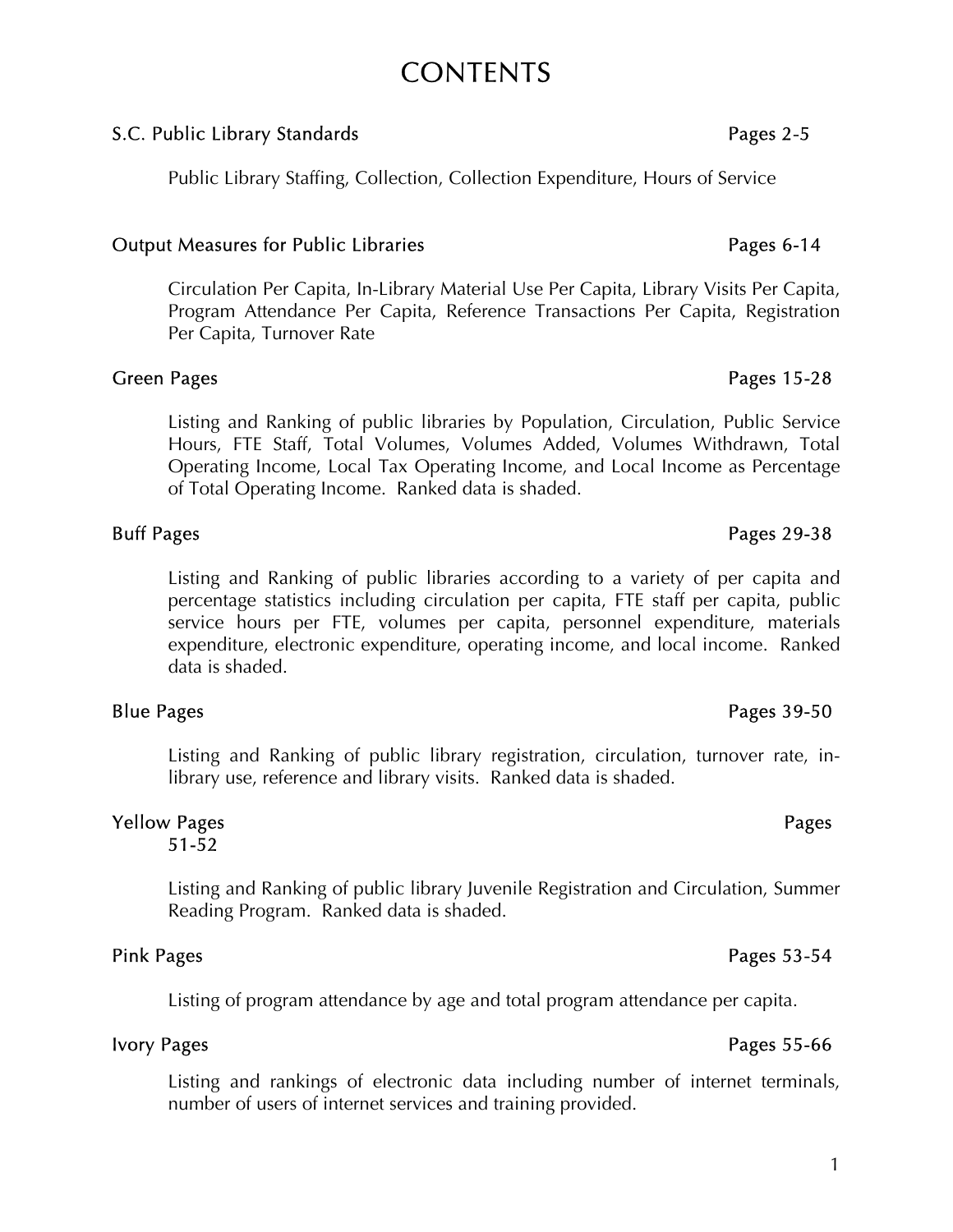# **PUBLIC LIBRARY STAFFING**

|                                     | <b>Total FTE Staff</b> |                    |                    |                     | <b>Total ALA/MLS Staff</b> |                     |                     |                    |
|-------------------------------------|------------------------|--------------------|--------------------|---------------------|----------------------------|---------------------|---------------------|--------------------|
| <b>Public Libraries</b>             | Basic<br>8/25,000*     | Full<br>12/25,000* | Comp<br>16/25,000* | FY2002<br>FTE Staff | Basic<br>2.5/25,000*       | Full<br>4.5/25,000* | Comp<br>6.5/25,000* | FTE Prof.<br>Staff |
| <b>ABBE</b>                         | 66.33                  | 99.50              | 132.66             | 49.64               | 20.73                      | 37.31               | 53.89               | 11.00              |
| AG                                  | 29.58                  | 44.37              | 59.16              | 26.13               | 9.24                       | 16.64               | 24.03               | 6.57               |
| <b>AHJ</b>                          | 17.05                  | 25.57              | 34.10              | 9.94                | 5.33                       | 9.59                | 13.85               | 0.88               |
| Anderson                            | 53.04                  | 79.56              | 106.07             | 72.30               | 16.57                      | 29.83               | 43.09               | 14.50              |
| <b>Beaufort</b>                     | 38.70                  | 58.05              | 77.40              | 48.60               | 12.09                      | 21.77               | 31.44               | 13.00              |
| <b>Berkeley</b>                     | 45.65                  | 68.47              | 91.30              | 35.00               | 14.27                      | 25.68               | 37.09               | 7.00               |
| Calhoun                             | 4.86                   | 7.29               | 9.72               | 4.20                | 1.52                       | 2.73                | 3.95                | 0.00               |
| Chapin                              | 7.28                   | 10.92              | 14.57              | 12.00               | 2.28                       | 4.10                | 5.92                | 3.00               |
| <b>Charleston</b>                   | 99.19                  | 148.79             | 198.38             | 232.75              | 31.00                      | 55.79               | 80.59               | 61.00              |
| <b>Cherokee</b>                     | 16.81                  | 25.22              | 33.62              | 13.01               | 5.25                       | 9.46                | 13.66               | 0.88               |
| <b>Chester</b>                      | 10.90                  | 16.35              | 21.80              | 15.19               | 3.41                       | 6.13                | 8.86                | 3.38               |
| <b>Chesterfield</b>                 | 13.69                  | 20.53              | 27.37              | 9.79                | 4.28                       | 7.70                | 11.12               | 0.94               |
| Clarendon                           | 10.40                  | 15.60              | 20.80              | 6.95                | 3.25                       | 5.85                | 8.45                | 1.88               |
| Colleton                            | 12.24                  | 18.37              | 24.49              | 10.25               | 3.83                       | 6.89                | 9.95                | 2.00               |
| <b>Darlington</b>                   | 21.57                  | 32.35              | 43.13              | 16.80               | 6.74                       | 12.13               | 17.52               | 3.75               |
| <b>Dillon</b>                       | 9.83                   | 14.75              | 19.66              | 8.83                | 3.07                       | 5.53                | 7.99                | 1.88               |
| <b>Dorchester</b>                   | 30.85                  | 46.28              | 61.70              | 29.00               | 9.64                       | 17.35               | 25.07               | 6.00               |
| <b>Fairfield</b>                    | 7.51                   | 11.26              | 15.01              | 7.42                | 2.35                       | 4.22                | 6.10                | 0.90               |
| <b>Florence</b>                     | 40.24                  | 60.37              | 80.49              | 39.17               | 12.58                      | 22.64               | 32.70               | 8.69               |
| Georgetown                          | 17.86                  | 26.78              | 35.71              | 19.95               | 5.58                       | 10.04               | 14.51               | 1.88               |
| Greenville                          | 121.48                 | 182.22             | 242.95             | 148.00              | 37.96                      | 68.33               | 98.70               | 38.81              |
| <b>Horry</b>                        | 62.92                  | 94.38              | 125.84             | 42.00               | 19.66                      | 35.39               | 51.12               | 9.00               |
| Kershaw                             | 16.85                  | 25.27              | 33.69              | 16.10               | 5.26                       | 9.48                | 13.69               | 3.75               |
| Lancaster                           | 19.63                  | 29.45              | 39.26              | 12.87               | 6.14                       | 11.04               | 15.95               | 2.81               |
| Laurens                             | 22.26                  | 33.39              | 44.52              | 15.80               | 6.96                       | 12.52               | 18.09               | 4.00               |
| Lee                                 | 6.44                   | 9.66               | 12.88              | 4.75                | 2.01                       | 3.62                | 5.23                | 0.00               |
| Lexington                           | 69.12                  | 103.69             | 138.25             | 92.00               | 21.60                      | 38.88               | 56.16               | 21.00              |
| <b>Marion</b>                       | 11.35                  | 17.02              | 22.70              | 10.65               | 3.55                       | 6.38                | 9.22                | 2.82               |
| <b>Marlboro</b>                     | 9.22<br>3.19           | 13.83<br>4.78      | 18.44<br>6.37      | 5.24<br>2.88        | 2.88<br>1.00               | 5.19<br>1.79        | 7.49<br>2.59        | 0.87               |
| <b>McCormick</b><br><b>Newberry</b> | 11.55                  | 17.33              | 23.11              | 5.80                | 3.61                       | 6.50                | 9.39                | 0.00<br>1.00       |
|                                     | 21.19                  | 31.78              | 42.38              | 23.40               | 6.62                       |                     | 17.22               | 5.60               |
| Oconee<br>Orangeburg                | 29.31                  | 43.96              | 58.61              | 18.45               | 9.16                       | 11.92<br>16.48      | 23.81               | 4.69               |
| <b>Pickens</b>                      | 35.44                  | 53.16              | 70.88              | 31.24               | 11.08                      | 19.94               | 28.80               | 7.69               |
| Richland                            | 102.62                 |                    | 205.23             |                     |                            |                     |                     |                    |
| Saluda                              | 6.14                   | 153.92<br>9.21     | 12.28              | 247.28<br>3.30      | 32.07<br>1.92              | 57.72<br>3.45       | 83.38<br>4.99       | 69.85<br>0.94      |
| Spartanburg                         | 81.21                  | 121.82             | 162.43             | 123.00              | 25.38                      | 45.68               | 65.99               | 29.00              |
| <b>Sumter</b>                       | 33.49                  | 50.23              | 66.97              | 22.93               | 10.46                      | 18.84               | 27.21               | 2.85               |
| Union                               | 9.56                   | 14.34              | 19.12              | 6.56                | 2.99                       | 5.38                | 7.77                | 2.00               |
| Williamsburg                        | 11.91                  | 17.86              | 23.82              | 9.51                | 3.72                       | 6.70                | 9.68                | 0.94               |
| York                                | 52.68                  | 79.01              | 105.35             | 51.78               | 16.46                      | 29.63               | 42.80               | 11.75              |
|                                     |                        |                    |                    |                     |                            |                     |                     |                    |
| <b>Total</b>                        | 1,283.84               | 1,925.77           | 2,567.69           | 1,560.46            | 401.20                     | 722.16              | 1,043.12            | 368.50             |

**Based on Census 2000 Population**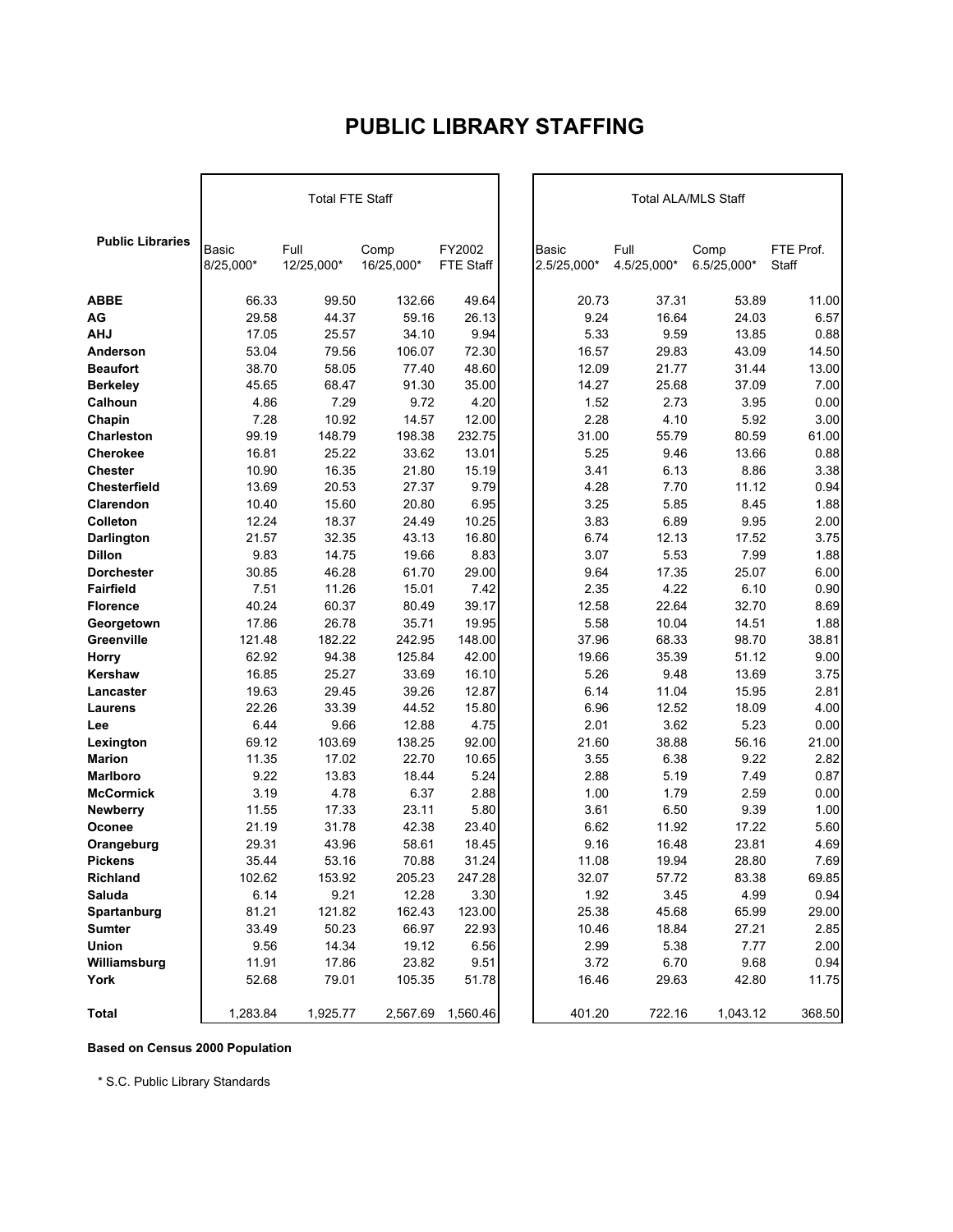# **COLLECTION**

|                         |            |                        | Volumes (Books) |                      |            |            | Volumes (Books)   |             |
|-------------------------|------------|------------------------|-----------------|----------------------|------------|------------|-------------------|-------------|
|                         |            |                        |                 |                      | FY2002     | If 5% of   | FY2002            |             |
| <b>Public Libraries</b> | Basic      |                        | Comp            | FY2002               | Volumes    | collection | <b>Total Vols</b> | FY2002 %    |
|                         | $2.5/cap*$ | Full 3.5/cap* 4.5/cap* |                 | <b>Total Volumes</b> | Per Capita | weeded*    | Weeded            | Vols Weeded |
| <b>ABBE</b>             | 518,208    | 725,491                | 932,774         | 190,781              | 0.92       | 10,958     | 41,164            | 21.58%      |
| AG                      | 231,095    | 323,533                | 415,971         | 144,840              | 1.57       | 7,333      | 16,799            | 11.60%      |
| <b>AHJ</b>              | 133,188    | 186,463                | 239,738         | 63,473               | 1.19       | 2,718      | 6,247             | 9.84%       |
| Anderson                | 414,350    | 580,090                | 745,830         | 340,735              | 2.06       | 16,503     | 5,396             | 1.58%       |
| <b>Beaufort</b>         | 302,343    | 423,280                | 544,217         | 163,514              | 1.35       | 8,310      | 18,935            | 11.58%      |
| <b>Berkeley</b>         | 356,628    | 499,279                | 641,930         | 132,916              | 0.93       | 7,017      | 22,181            | 16.69%      |
| Calhoun                 | 37,963     | 53,148                 | 68,333          | 26,962               | 1.78       | 1,374      | 3,009             | 11.16%      |
| Chapin                  | 56,898     | 79,657                 | 102,416         | 79,190               | 3.48       | 4,515      | 14,535            | 18.35%      |
| <b>Charleston</b>       | 774,923    | 1,084,892              | 1,394,861       | 1,084,483            | 3.50       | 51,949     | 51,442            | 4.74%       |
| <b>Cherokee</b>         | 131,343    | 183,880                | 236,417         | 101,481              | 1.93       | 5,052      | 2,467             | 2.43%       |
| <b>Chester</b>          | 85,170     | 119,238                | 153,306         | 78,240               | 2.30       | 3,691      | 630               | 0.81%       |
| <b>Chesterfield</b>     | 106,920    | 149,688                | 192,456         | 72,936               | 1.71       | 3,457      | 200               | 0.27%       |
| Clarendon               | 81,255     | 113,757                | 146,259         | 35,014               | 1.08       | 1,719      | 1,411             | 4.03%       |
| Colleton                | 95,660     | 133,924                | 172,188         | 93,512               | 2.44       | 4,461      | 1,459             | 1.56%       |
| <b>Darlington</b>       | 168,485    | 235,879                | 303,273         | 148,737              | 2.21       | 6,912      | 1,545             | 1.04%       |
| <b>Dillon</b>           | 76,805     | 107,527                | 138,249         | 78,823               | 2.57       | 3.468      | 5,396             | 6.85%       |
| <b>Dorchester</b>       | 241,033    | 337,446                | 433,859         | 125.727              | 1.30       | 6,043      | 8,627             | 6.86%       |
| <b>Fairfield</b>        | 58,635     | 82,089                 | 105,543         | 75,438               | 3.22       | 3,651      | 2,126             | 2.82%       |
| <b>Florence</b>         | 314,403    | 440,164                | 565,925         | 243,291              | 1.93       | 11,787     | 16,541            | 6.80%       |
| Georgetown              | 139,493    | 195,290                | 251,087         | 124,752              | 2.24       | 5,881      | 2,859             | 2.29%       |
| Greenville              | 949,040    | 1,328,656              | 1,708,272       | 783,492              | 2.06       | 40,014     | 81,731            | 10.43%      |
| <b>Horry</b>            | 491,573    | 688,202                | 884,831         | 252,119              | 1.28       | 13,134     | 32,463            | 12.88%      |
| <b>Kershaw</b>          | 131,618    | 184,265                | 236,912         | 125,037              | 2.38       | 6,178      | 8,367             | 6.69%       |
| Lancaster               | 153,378    | 214,729                | 276,080         | 123,958              | 2.02       | 6,065      | 4,267             | 3.44%       |
| Laurens                 | 173,918    | 243,485                | 313,052         | 109,590              | 1.58       | 5,476      | 6,101             | 5.57%       |
| Lee                     | 50,298     | 70,417                 | 90,536          | 28,793               | 1.43       | 1,431      | 1,100             | 3.82%       |
| Lexington               | 540,035    | 756,049                | 972,063         | 437,429              | 2.03       | 22,318     | 15,510            | 3.55%       |
| <b>Marion</b>           | 88,665     | 124,131                | 159,597         | 72,582               | 2.05       | 3,556      | 2,556             | 3.52%       |
| <b>Marlboro</b>         | 72,045     | 100,863                | 129,681         | 54,440               | 1.89       | 2,614      | 71                | 0.13%       |
| <b>McCormick</b>        | 24,895     | 34,853                 | 44,811          | 27,840               | 2.80       | 1,293      | 4                 | 0.01%       |
| <b>Newberry</b>         | 90,270     | 126,378                | 162,486         | 57,876               | 1.60       | 2,795      | 317               | 0.55%       |
| Oconee                  | 165,538    | 231,753                | 297,968         | 193,283              | 2.92       | 7,810      | <b>NR</b>         | <b>NR</b>   |
| Orangeburg              | 228,955    | 320,537                | 412,119         | 112,507              | 1.23       | 5,371      | 7,475             | 6.64%       |
| <b>Pickens</b>          | 276,893    | 387,650                | 498,407         | 119,308              | 1.08       | 6,119      | 14,525            | 12.17%      |
| <b>Richland</b>         | 801,693    | 1,122,370              | 1,443,047       | 1,160,111            | 3.62       | 56,740     | 90,865            | 7.83%       |
| Saluda                  | 47,953     | 67,134                 | 86,315          | 19,947               | 1.04       | 923        | 512               | 2.57%       |
| Spartanburg             | 634,478    | 888,269                | 1,142,060       | 782,736              | 3.08       | 38,863     | 64,385            | 8.23%       |
| <b>Sumter</b>           | 261,615    | 366,261                | 470,907         | 165,722              | 1.58       | 7,962      | 1,051             | 0.63%       |
| Union                   | 74,703     | 104,584                | 134,465         | 54,080               | 1.81       | 2,650      | 1,002             | 1.85%       |
| Williamsburg            | 93,043     | 130,260                | 167,477         | 45,877               | 1.23       | 2,498      | 150               | 0.33%       |
| York                    | 411,535    | 576,149                | 740,763         | 247,235              | 1.50       | 12,419     | 22,583            | 9.13%       |
| <b>Total</b>            | 10,030,030 | 14,042,042             | 18,054,054      | 8,378,807            | 2.09       | 413,024    | 22,583            | 0.27%       |

**Based on Census 2000 Population**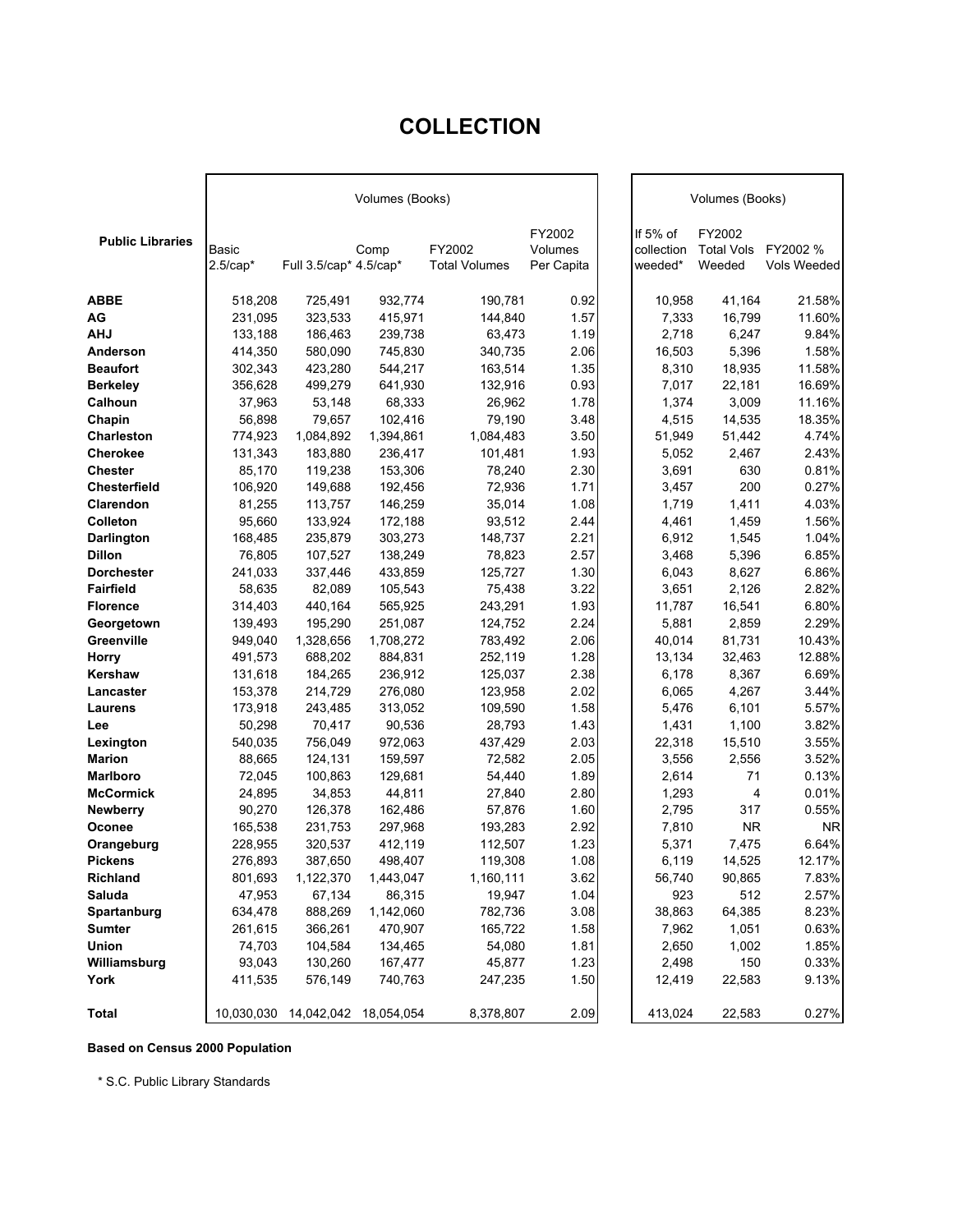# **COLLECTION EXPENDITURE**

|                                  |          |                   |          | <b>Expended for Collection</b> |                     |          |                |          | Collection Expenditure for AV |                 |
|----------------------------------|----------|-------------------|----------|--------------------------------|---------------------|----------|----------------|----------|-------------------------------|-----------------|
| <b>Public Libraries</b>          |          |                   |          |                                | FY2002 %<br>Exp for |          |                |          | FY2002                        | FY2002 %        |
|                                  | If 18%*  |                   |          | If 20%*                        | Collection          | If 10%*  |                |          | Expended                      | Expended        |
| <b>ABBE</b>                      | \$       | 385,149           | \$       | 427,943                        | 11.96%              | \$       | 25,591         | \$       | 47,235                        | 18.46%          |
| AG                               | \$       | 249,132           | \$       | 276,813                        | 14.41%              | \$       | 19,949         | \$       | 9,114                         | 4.57%           |
| <b>AHJ</b>                       | \$       | 80,988            | \$       | 89,986                         | 13.33%              | \$       | 5,996          | \$       | 1,276                         | 2.13%           |
| Anderson                         | \$       | 553,596           | \$       | 615,107                        | 13.73%              | \$       | 42,242         | \$       | 2,892                         | 0.68%           |
| <b>Beaufort</b>                  | \$       | 439,304           | \$       | 488,116                        | 17.64%              | \$       | 43,044         | \$       | 64,038                        | 14.88%          |
| <b>Berkeley</b>                  | \$       | 294,957           | \$       | 327,730                        | 17.69%              | \$       | 28,993         | \$       | 13,000                        | 4.48%           |
| Calhoun                          | \$       | 35,078            | \$       | 38,976                         | 19.08%              | \$       | 3,719          | \$       | 2,000                         | 5.38%           |
| Chapin                           | \$       | 154,632           | \$       | 171,813                        | 22.70%              | \$       | 19,500         | \$       | 10,000                        | 5.13%           |
| Charleston                       | \$       | 2,083,413         | \$       | 2,314,903                      | 20.54%              | \$       | 237,717        | \$       | 415,997                       | 17.50%          |
| <b>Cherokee</b>                  | \$       | 107,427           | \$       | 119,363                        | 18.26%              | \$       | 10,899         | \$       | 7,253                         | 6.65%           |
| <b>Chester</b>                   | \$       | 108,275           | \$       | 120,306                        | 11.21%              | \$       | 6,744          | \$       | 578                           | 0.86%           |
| <b>Chesterfield</b>              | \$       | 58,513            | \$       | 65,015                         | 16.38%              | \$       | 5,324          | \$       | 3,146                         | 5.91%           |
| Clarendon                        | \$       | 67,622            | \$       | 75,136                         | 13.60%              | \$       | 5,110          | \$       | 7,254                         | 14.20%          |
| <b>Colleton</b>                  | \$       | 100,375           | \$       | 111,528                        | 16.30%              | \$       | 9,088          | \$       | 11,719                        | 12.90%          |
| <b>Darlington</b>                | \$       | 118,643           | \$       | 131,825                        | 17.22%              | \$       | 11,351         | \$       | 10,100                        | 8.90%           |
| <b>Dillon</b>                    | \$       | 69,198            | \$       | 76,887                         | 17.73%              | \$       | 6,818          | \$       | 1,500                         | 2.20%           |
| <b>Dorchester</b>                | \$       | 262,150           | \$       | 291,277                        | 18.84%              | \$       | 27,444         | \$       | 54,208                        | 19.75%          |
| <b>Fairfield</b>                 | \$       | 72,151            | \$       | 80,167                         | 20.31%              | \$       | 8,140          | \$       | 6,543                         | 8.04%           |
| <b>Florence</b>                  | \$       | 261,398           | \$       | 290,442                        | 12.90%              | \$       | 18,736         | \$       | 26,513                        | 14.15%          |
| Georgetown                       | \$       | 173,614           | \$       | 192,904                        | 13.39%              | \$       | 12,916         | \$       | 11,500                        | 8.90%           |
| Greenville                       | \$       | 1,581,316         | \$       | 1,757,018                      | 17.91%              | \$       | 157,355        | \$       | 316,533                       | 20.12%          |
| Horry                            | \$       | 442,098           | \$       | 491,220                        | 18.73%              | \$       | 46,002         | \$       | 58,464                        | 12.71%          |
| <b>Kershaw</b>                   | \$       | 118,186           | \$       | 131,318                        | 18.07%              | \$       | 11,866         | \$       | 2,223                         | 1.87%           |
| Lancaster                        | \$       | 128,269           | \$       | 142,521                        | 14.88%              | \$       | 10,605         | \$       | 4,137                         | 3.90%           |
| Laurens                          | \$       | 132,236           | \$       | 146,929                        | 18.12%              | \$       | 13,314         | \$       | 12,045                        | 9.05%           |
| Lee                              | \$       | 34,332            | \$       | 38,146                         | 12.53%              | \$       | 2,391          | \$       | 1,748                         | 7.31%           |
| Lexington                        | \$       | 729,038           | \$       | 810,043                        | 17.18%              | \$       | 69,589         | \$       | 54,863                        | 7.88%           |
| <b>Marion</b><br><b>Marlboro</b> | \$<br>\$ | 103,135<br>40,694 | \$       | 114,594<br>45,216              | 13.15%<br>23.12%    | \$       | 7,534<br>5,227 | \$<br>\$ | 4,550<br>6,024                | 6.04%<br>11.53% |
| <b>McCormick</b>                 | \$       | 19,524            | \$<br>\$ | 21,693                         | 17.02%              | \$<br>\$ | 1,846          | \$       | 2,299                         | 12.46%          |
| <b>Newberry</b>                  | \$       | 60,754            | \$       | 67,504                         | 16.84%              | \$       | 5,685          | \$       | 2,062                         | 3.63%           |
| Oconee                           | \$       | 220,494           | \$       | 244,993                        | 14.65%              | \$       | 17,949         | \$       | 17,464                        | 9.73%           |
| Orangeburg                       | \$       | 164,723           | \$       | 183,025                        | 15.15%              | \$       | 13,863         | \$       | 5,885                         | 4.25%           |
| <b>Pickens</b>                   | \$       | 261,642           | \$       | 290,713                        | 15.02%              | \$       | 21,834         | \$       | 12,392                        | 5.68%           |
| Richland                         | \$       | 2,398,439 \$      |          | 2,664,932                      | 20.68%              | \$       | 275,606        | \$       | 184,978                       | 6.71%           |
| Saluda                           | \$       | 24,200            | \$       | 26,889                         | 24.45%              | \$       | 3,287          | \$       | 2,230                         | 6.78%           |
| Spartanburg                      | \$       | 1,174,213         | \$       | 1,304,681                      | 16.19%              | \$       | 105,623        | \$       |                               | 0.00%           |
| <b>Sumter</b>                    | \$       | 181,948           | - \$     | 202,165                        | 18.57%              | \$       | 18,772         | \$       | 19,563                        | 10.42%          |
| Union                            | \$       | 43,736            | \$       | 48,596                         | 15.40%              | \$       | 3,742          | \$       | 3,635                         | 9.71%           |
| Williamsburg                     | \$       | 72,242 \$         |          | 80,269                         | 9.29%               | \$       | 3,729          | \$       | 1,984                         | 5.32%           |
| York                             | \$       | 562,982 \$        |          | 625,535                        | 16.77%              | \$       | 52,450         | \$       | 53,853                        | 10.27%          |
|                                  |          |                   |          |                                |                     |          |                |          |                               |                 |
| <b>Total</b>                     | \$       | 14,169,814 \$     |          | 15,744,238                     | 17.75%              | \$       |                |          | 1,397,586 \$ 2,795,172        | 20.00%          |

**Based on Census 2000 Population**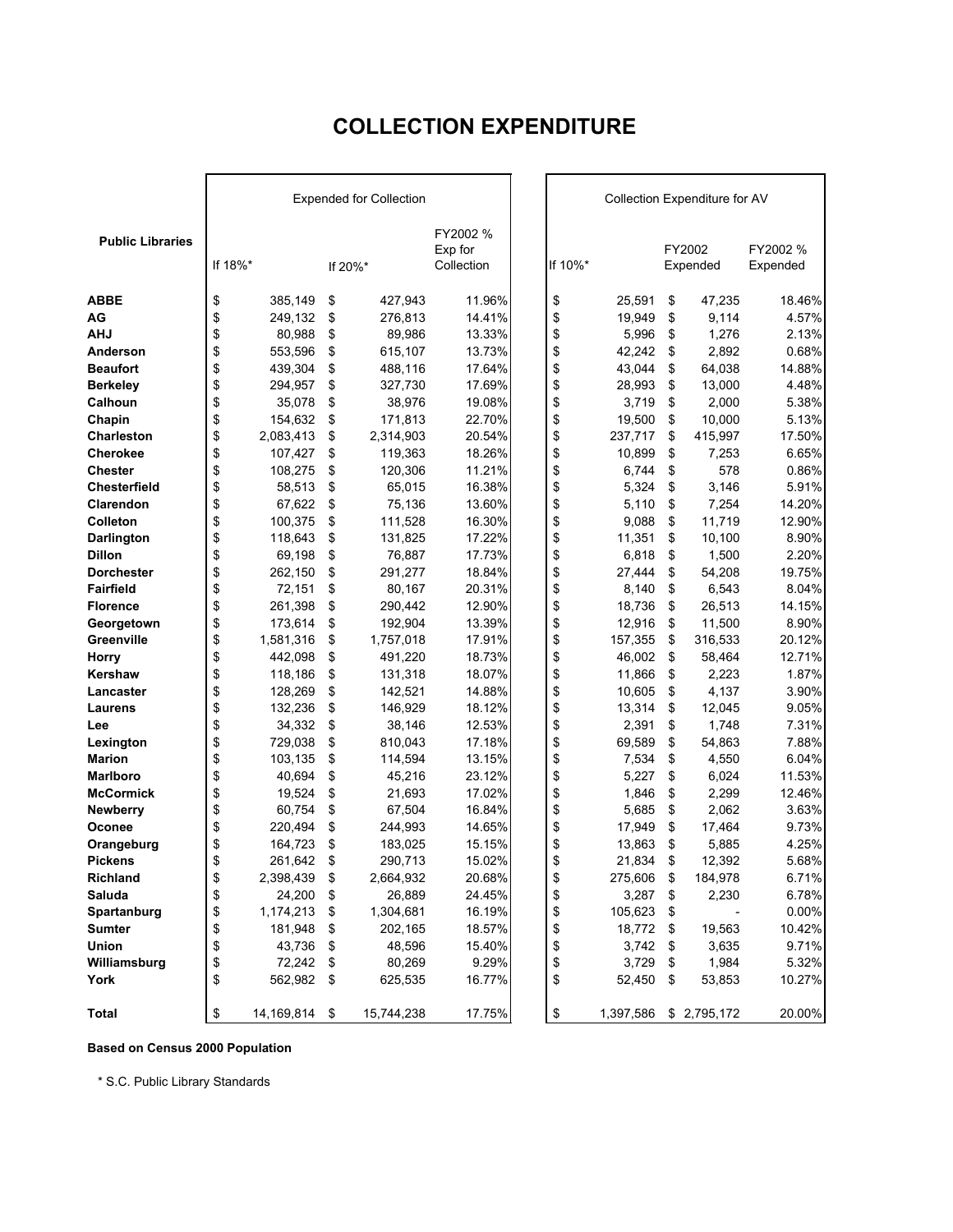# **HOURS OF SERVICE**

|                         |                                 |          | Weekend & Evening Hours     |                                        |                                     |                                      |
|-------------------------|---------------------------------|----------|-----------------------------|----------------------------------------|-------------------------------------|--------------------------------------|
| <b>Public Libraries</b> | Standard Basic Standard<br>15%* | $30\%$ * | Full Standard<br>Comp. 40%* | FY2002<br>Public Annual<br>Service Hrs | FY2002<br>Weekend &<br>Evening Hrs. | FY2002 %<br>Hrs Weekend<br>& Evening |
| <b>ABBE</b>             | 60.24                           | 120.48   | 160.65                      | 401.62                                 | 108.44                              | 27.00%                               |
| AG                      | 41.03                           | 82.05    | 109.40                      | 273.50                                 | 42.00                               | 15.36%                               |
| AHJ                     | 26.55                           | 53.10    | 70.80                       | 177.00                                 | 12.00                               | 6.78%                                |
| Anderson                | 71.85                           | 143.71   | 191.61                      | 479.02                                 | 139.90                              | 29.21%                               |
| <b>Beaufort</b>         | 26.97                           | 53.94    | 71.92                       | 179.81                                 | 62.50                               | 34.76%                               |
| <b>Berkeley</b>         | 31.88                           | 63.75    | 85.00                       | 212.50                                 | 45.67                               | 21.49%                               |
| Calhoun                 | 7.50                            | 15.00    | 20.00                       | 50.00                                  | 8.00                                | 16.00%                               |
| Chapin                  | 10.32                           | 20.63    | 27.51                       | 68.77                                  | 12.77                               | 18.57%                               |
| <b>Charleston</b>       | 96.42                           | 192.83   | 257.11                      | 642.77                                 | 214.23                              | 33.33%                               |
| <b>Cherokee</b>         | 16.20                           | 32.40    | 43.20                       | 108.00                                 | 20.00                               | 18.52%                               |
| <b>Chester</b>          | 24.20                           | 48.40    | 64.53                       | 161.33                                 | 25.71                               | 15.94%                               |
| <b>Chesterfield</b>     | 27.77                           | 55.55    | 74.06                       | 185.15                                 | 40.38                               | 21.81%                               |
| Clarendon               | 8.48                            | 16.95    | 22.60                       | 56.50                                  | 12.50                               | 22.12%                               |
| Colleton                | 13.80                           | 27.60    | 36.80                       | 92.00                                  | 25.50                               | 27.72%                               |
| <b>Darlington</b>       | 22.65                           | 45.30    | 60.40                       | 151.00                                 | 31.50                               | 20.86%                               |
| <b>Dillon</b>           | 22.65                           | 45.30    | 60.40                       | 151.00                                 | 21.00                               | 13.91%                               |
| <b>Dorchester</b>       | 21.20                           | 42.40    | 56.54                       | 141.35                                 | 22.46                               | 15.89%                               |
| <b>Fairfield</b>        | 12.71                           | 25.42    | 33.89                       | 84.73                                  | 16.00                               | 18.88%                               |
| <b>Florence</b>         | 41.83                           | 83.66    | 111.55                      | 278.87                                 | 59.62                               | 21.38%                               |
| Georgetown              | 25.92                           | 51.83    | 69.11                       | 172.77                                 | 45.23                               | 26.18%                               |
| Greenville              | 109.88                          | 219.77   | 293.02                      | 732.56                                 | 255.15                              | 34.83%                               |
| <b>Horry</b>            | 67.80                           | 135.60   | 180.80                      | 452.00                                 | 135.00                              | 29.87%                               |
| Kershaw                 | 20.33                           | 40.65    | 54.20                       | 135.50                                 | 48.00                               | 35.42%                               |
| Lancaster               | 17.78                           | 35.55    | 47.40                       | 118.50                                 | 25.00                               | 21.10%                               |
| <b>Laurens</b>          | 19.68                           | 39.36    | 52.48                       | 131.21                                 | 27.50                               | 20.96%                               |
| Lee                     | 8.10                            | 16.20    | 21.60                       | 54.00                                  | 14.00                               | 25.93%                               |
| Lexington               | 67.95                           | 135.90   | 181.20                      | 453.00                                 | 128.00                              | 28.26%                               |
| <b>Marion</b>           | 17.55                           | 35.10    | 46.80                       | 117.00                                 | 26.50                               | 22.65%                               |
| <b>Marlboro</b>         | 10.44                           | 20.88    | 27.85                       | 69.62                                  | 7.00                                | 10.06%                               |
| <b>McCormick</b>        | 7.45                            | 14.90    | 19.86                       | 49.65                                  | 9.00                                | 18.13%                               |
| <b>Newberry</b>         | 14.10                           | 28.20    | 37.60                       | 94.00                                  | 9.00                                | 9.57%                                |
| Oconee                  | 32.33                           | 64.67    | 86.22                       | 215.56                                 | 51.56                               | 23.92%                               |
| Orangeburg              | 17.30                           | 34.61    | 46.15                       | 115.37                                 | 19.65                               | 17.04%                               |
| <b>Pickens</b>          | 34.35                           | 68.70    | 91.60                       | 229.00                                 | 79.00                               | 34.50%                               |
| Richland                | 95.13                           | 190.25   | 253.67                      | 634.17                                 | 243.00                              | 38.32%                               |
| Saluda                  | 6.45                            | 12.90    | 17.20                       | 43.00                                  | 7.00                                | 16.28%                               |
| Spartanburg             | 89.15                           | 178.30   | 237.74                      | 594.35                                 | 152.02                              | 25.58%                               |
| <b>Sumter</b>           | 24.90                           | 49.80    | 66.40                       | 166.00                                 | 43.00                               | 25.90%                               |
| Union                   | 8.10                            | 16.19    | 21.59                       | 53.98                                  | 12.23                               | 22.66%                               |
| Williamsburg            | 13.27                           | 26.54    | 35.38                       | 88.46                                  | 28.38                               | 32.09%                               |
| York                    | 43.26                           | 86.52    | 115.35                      | 288.38                                 | 94.13                               | 32.64%                               |
| <b>Total</b>            | 1,335.45                        | 2,670.89 | 3,561.19                    | 8,902.98                               | 2,379.56                            | 26.73%                               |

#### **Based on Census 2000 Population**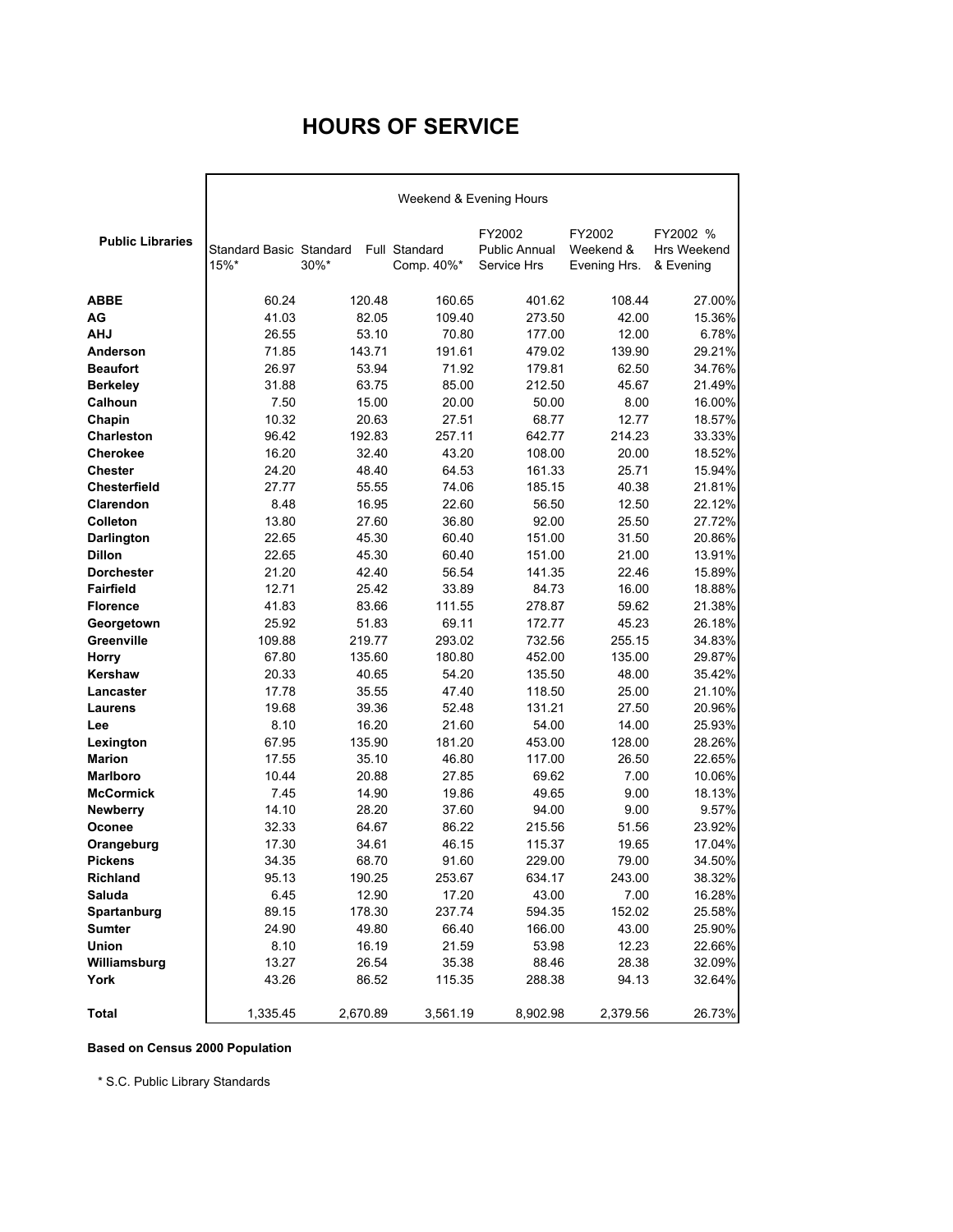# Output Measures for Public Libraries

The challenge facing South Carolina public libraries is to achieve excellence in a rapidly changing environment. The analysis of organized data collected over time is an effective method to use for evaluating current public library services and for planning future services to meet the needs of library users.

There are several publications available to assist libraries with planning, measurement, and evaluation.

# MANAGING FOR RESULTS, EFFECTIVE RESOURCE ALLOCATION FOR PUBLIC LIBRARIES.

PLANNING FOR RESULTS, A PUBLIC LIBRARY TRANSFORMATION PROCESS.

## PLANNING AND ROLE SETTING FOR PUBLIC LIBRARIES.

OUTPUT MEASURES FOR PUBLIC LIBRARIES, second edition.

OUTPUT MEASURES FOR PUBLIC LIBRARY SERVICE TO CHILDREN by Virginia A Walter.

# SOUTH CAROLINA PUBLIC LIBRARY STANDARDS, 1998.

Output Measures included in the Annual Statistical Summary are:

### Library Use Measures

Annual library visits per capita – the average number of library visits during the year per person in the area served

**Registration as a percentage of population** – the proportion of the people in the area served who are currently registered as library users

### Materials Use Measures

Circulation per capita – the annual circulation outside the library of materials of all types per person in the area served

In-library materials use per capita – the annual number of materials of all types used within the library per person in the area served

Turnover rate – the average annual circulation per physical item in the library collection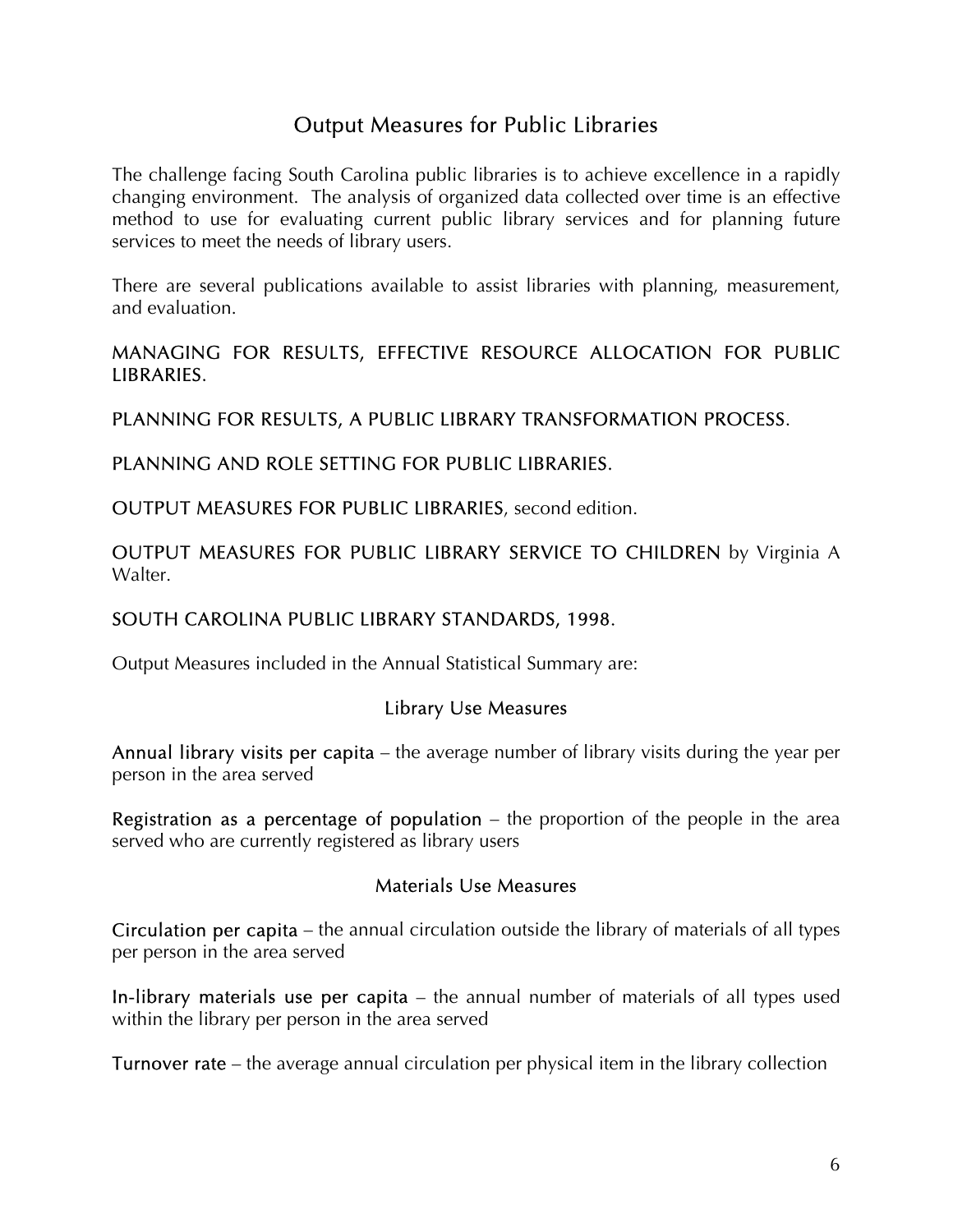# Reference Services Measures

Reference transactions per capita – the annual number of reference questions asked per person in the area served

Program attendance per capita – the annual number of people attending programs per person in the area served

The following recommended output measures were not reported by South Carolina libraries and are therefore not available in the Annual Statistical Summary:

### Materials Access Measures

Title fill rate – the proportion of specific titles sought that were found during the user's visit

Subject and author fill rate – the proportion of searches for materials on a subject or by an author that were found during the user's visit

Browser's fill rate – the proportion of users who were browsing, rather than looking for something specific, who found something useful

Document delivery – the time that a user waits for materials not immediately available

# Reference Service Measures

Reference completion rate  $-$  the staff's estimate of the proportion of reference questions asked that were completed on the day they were asked

As librarians and trustees use these measures, a number of points should be kept in mind:

- Libraries, even in communities of similar size, have varying funding patterns and community expectations for service, therefore the data should be analyzed in terms of the library's mission, goals, and objectives.
- There are no "right" or "wrong" scores for output measures. One performance measure alone cannot tell a complete story. Output measure scores should be interpreted in context with each other and with the library's overall service program and budget.
- Changing a library's output measure scores are usually not done overnight. Changes usually require work over an extended period of time.
- All population figures used in computing the output measures were based on the 1990 census.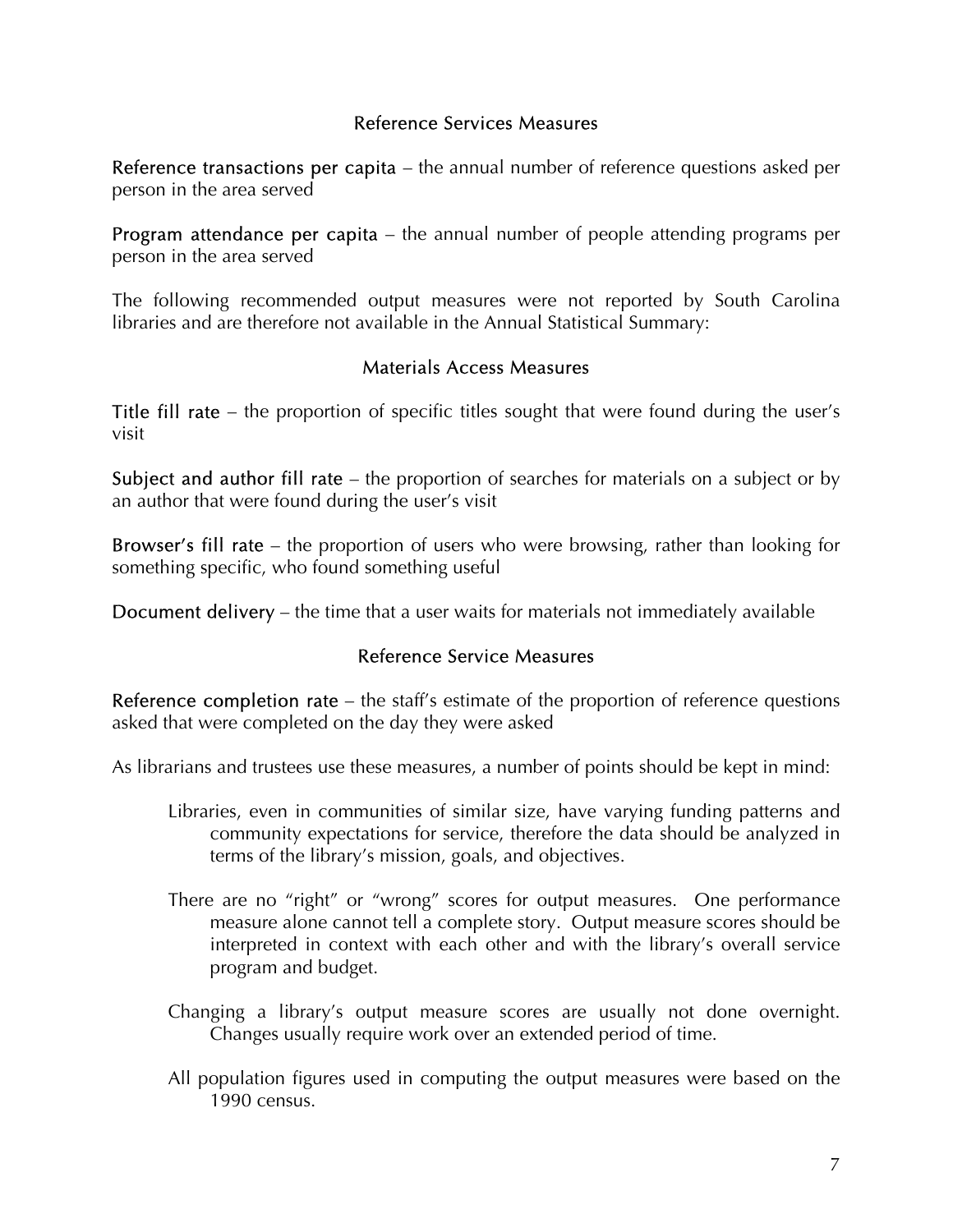# CIRCULATION PER CAPITA

Circulation Per Capita represents the use of library materials outside the library. It relates the number of items a library circulates to the population of the community served. It can be thought of as representing the average number of items checked out in a year by a member of the community. Circulation Per Capita is calculated by dividing the library's total annual circulation by the community population.

# FACTORS THAT INFLUENCE THIS MEASURE:

- + Library circulation or acquisitions policies, loan period, fines
- + Special programs prizes, reading programs, etc.
- + Community awareness of library services
- + Library hours of service
- + Number of library users
- + Age, condition and breadth of the library's collection
- + Physical arrangement and convenience of the library facility

# INTERPRETATION AND USE:

Circulation Per Capita is one measure of the community's use of the library. A high score on this measure indicates heavy use of the library's circulation materials. A low score may indicate several things: For example, (1) the library's collection may not meet the community needs or interests; (2) community residents may be unaware of the library's resources; or (3) the library may have an extensive collection of non-circulating materials.

# RELATES TO THE FOLLOWING BASIC SERVICE ROLES:

Popular Materials Library Preschooler's Door to Learning

# CIRCULATION PER CAPITA

|              | Median  | <b>SC</b> Average | National Average (1) |
|--------------|---------|-------------------|----------------------|
| FY 94        | $3.15*$ | $4.47*$           | 6.40                 |
| FY 95        | $3.03*$ | $4.48*$           | 6.40                 |
| FY 96        | $3.21*$ | $4.62*$           | 6.50                 |
| FY 97        | $3.26*$ | $4.82*$           | 6.60                 |
| FY 98        | $3.34*$ | $4.90*$           | 6.60                 |
| FY 99        | $3.24*$ | $5.13*$           | 6.45                 |
| FY 00        | $3.15*$ | $5.01*$           | 6.44                 |
| <b>FY 01</b> | 3.12    | 3.36              |                      |
| FY 02        | 3.02    | 3.44              |                      |

(1) Data is from Public Libraries in the  $U.S.$  National Center for Education Statistics, U.S. Department of Education.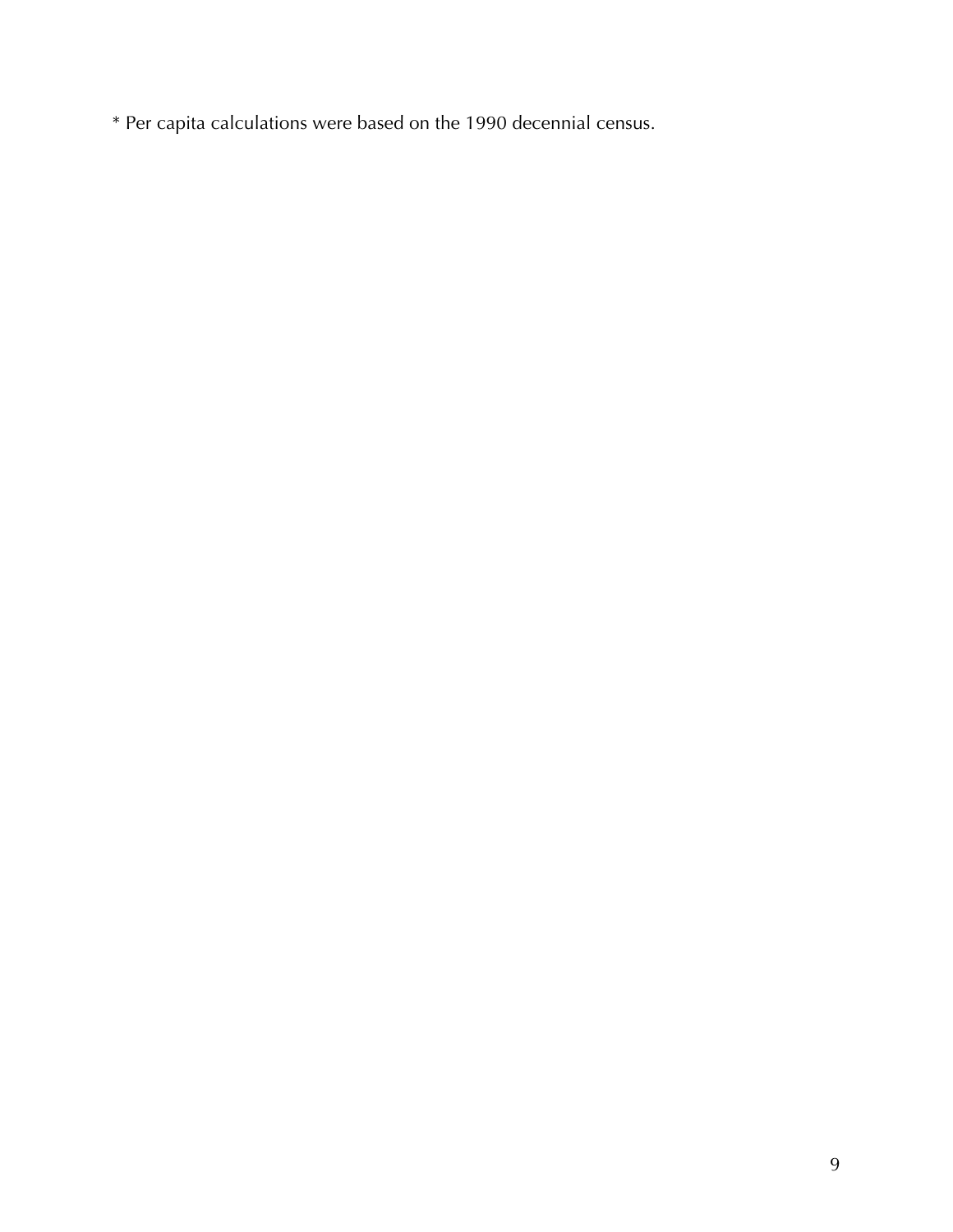# IN-LIBRARY MATERIAL USE PER CAPITA

In-Library Material Use Per Capita relates the number of materials used in the library to the population of the community served. Use of this measure creates a more complete picture of services to the public than using circulation information alone.

# FACTORS THAT INFLUENCE THIS MEASURE:

- + Increase or decrease in the number of reference questions
- + Increase or decrease in seating and study space
- + Number and arrangement of hours of service
- + Library acquisitions and collection development policies
- + Number of library users
- + Physical arrangement of the library facility

# INTERPRETATION AND USE:

In-Library Material Use is one measure of the community's use of the library. A high score on this measure may be associated with a high reference use and may indicate that users tend to spend time in the library using non-circulating materials. A low score on this may indicate a library where people stop to pick up materials to take home and do not stay long.

# RELATES TO THE FOLLOWING BASIC SERVICE ROLES:

Formal Education Support Center Independent Learning Center Reference Library Research Center

# IN-LIBRARY MATERIALS USE PER CAPITA

|              | Median | <b>SC Average</b> |
|--------------|--------|-------------------|
| FY 94 *      | 0.71   | 1.96              |
| FY 95 *      | 0.86   | 2.13              |
| FY 96 *      | 0.97   | 2.34              |
| FY 97 *      | 1.03   | 3.44              |
| FY 98 *      | 1.97   | 1.88              |
| FY 99 *      | 0.81   | 2.41              |
| FY 00 *      | 0.83   | 2.72              |
| <b>FY 01</b> | 0.73   | 1.40              |
| FY 02        | 0.51   | 1.21              |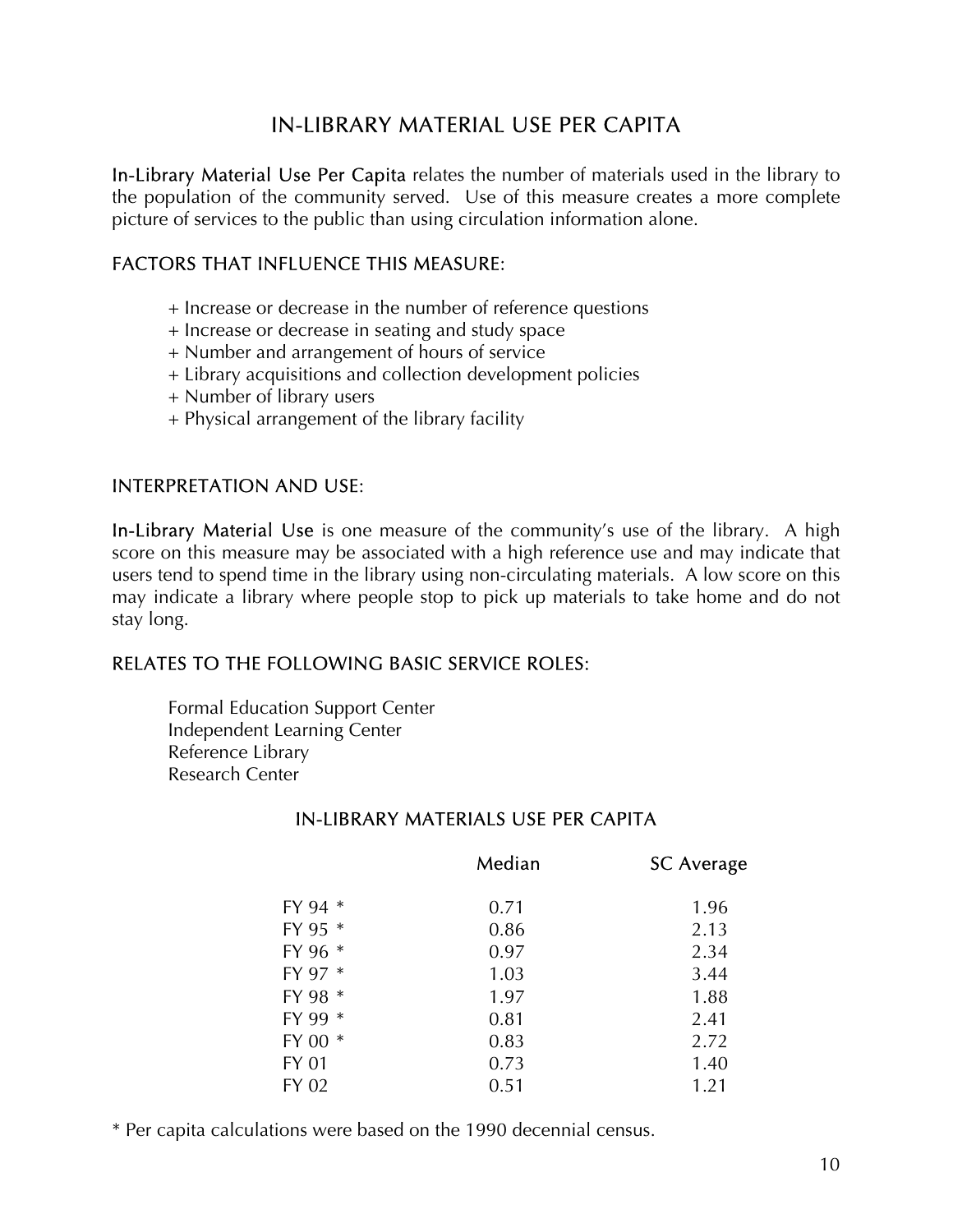# LIBRARY VISITS PER CAPITA

Library Visits Per Capita relates the number of people visiting the library to the population of the community served. It can be thought of as representing the average number of times a member of the community visits the library. Library Visits Per Capita is calculated by dividing the number of library visitors during the year by the population of the service area.

# FACTORS THAT INFLUENCE THIS MEASURE:

- + Library hours of service
- + Community awareness of library service
- + Availability of library parking
- + Special library programming
- + Library acquisition and collection development policies
- + Convenience of location of library facilities

# INTERPRETATION AND USE:

Library Visits Per Capita is often closely related to circulation, in-library use of material, and program attendance.

# RELATES TO THE FOLLOWING BASIC SERVICE ROLES:

Community Activities Center Community Information Center Preschooler's Door to Learning

# LIBRARY VISITS PER CAPITA

|       | Median  | <b>SC Average</b> | National Average (1) |
|-------|---------|-------------------|----------------------|
| FY 94 | $1.90*$ | $2.95*$           | 4.06                 |
| FY 95 | $2.03*$ | $3.06*$           | 4.10                 |
| FY 96 | $2.05*$ | $2.75*$           | 4.00                 |
| FY 97 | $2.02*$ | $2.93*$           | 4.20                 |
| FY 98 | $2.24*$ | $3.30*$           | 4.20                 |
| FY 99 | $2.26*$ | $3.76*$           | 4.26                 |
| FY 00 | $2.35*$ | $3.73*$           | 4.31                 |
| FY 01 | 2.35    | 2.82              |                      |
| FY 02 | 2.33    | 2.73              |                      |

(1) Data from Public Libraries in the United States. National Center for Education. U.S. Department of Education.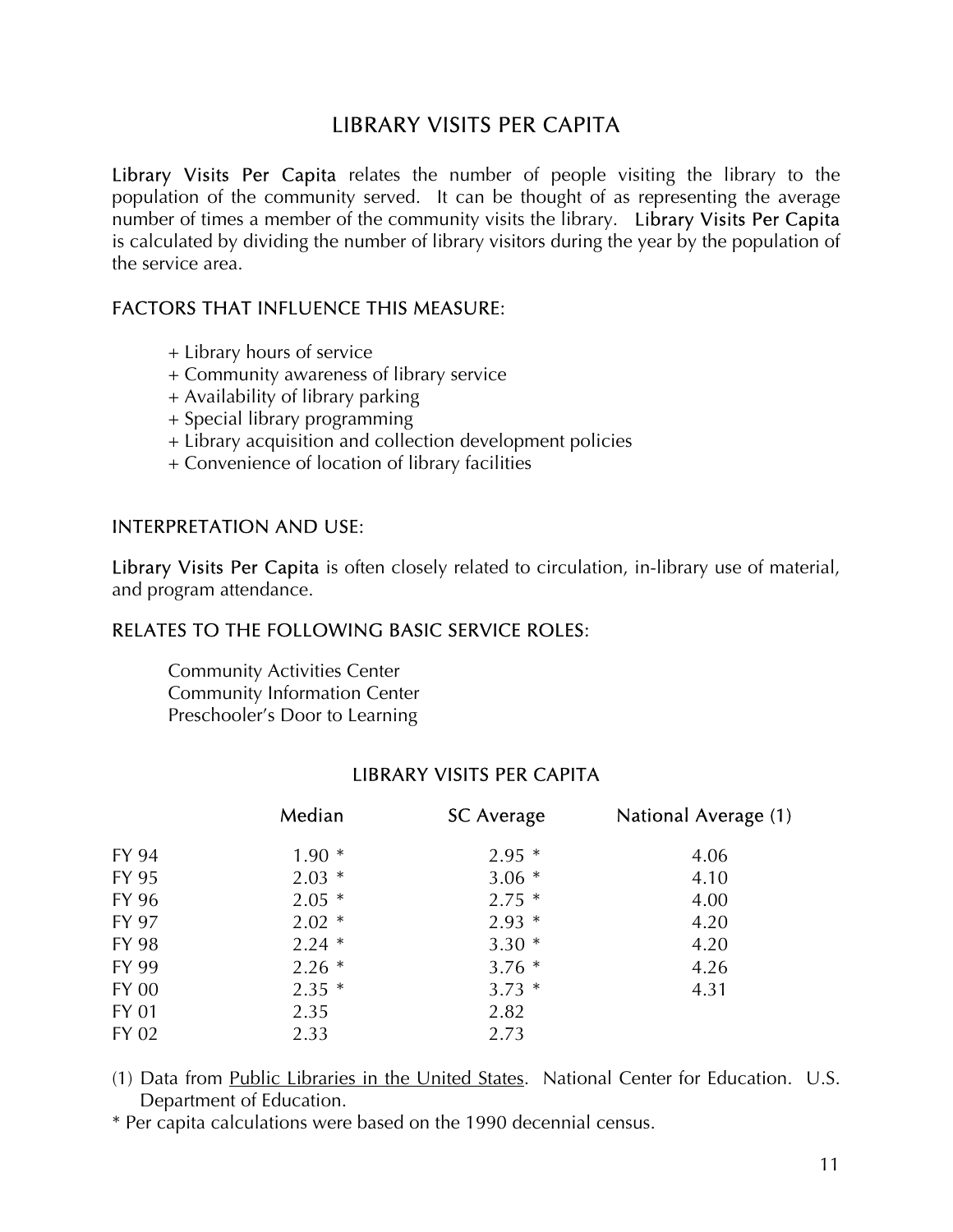# PROGRAM ATTENDANCE PER CAPITA

Program Attendance Per Capita relates the annual number of people attending programs to the population of the community served. It is calculated by dividing the number of people in the audience at all programs held during the entire year by the population of the service area.

# FACTORS THAT INFLUENCE THIS MEASURE:

- + Number and type of programs offered
- + Community awareness of library service
- + Involvement of community members in program planning
- + Physical arrangement and convenience of library facilities

### INTERPRETATION AND USE:

Program Attendance Per Capita measures use of library services not reflected by other measures. Some libraries rely heavily on programming to attract certain user groups.

## RELATES TO THE FOLLOWING BASIC SERVICE ROLES:

Community Activities Center Community Information Center Preschooler's Door to Learning

# PROGRAM ATTENDANCE PER CAPITA

|              | Median | <b>SC Average</b> |
|--------------|--------|-------------------|
| FY 94 *      | 0.13   | 0.16              |
| FY 95 *      | 0.14   | 0.15              |
| FY 96 *      | 0.16   | 0.17              |
| FY 97 *      | 0.14   | 0.16              |
| FY 98 *      | 0.14   | 0.16              |
| FY 99 *      | 0.13   | 0.15              |
| FY 00 *      | 0.13   | 0.17              |
| <b>FY 01</b> | 0.13   | 0.17              |
| FY 02        | 0.13   | 0.16              |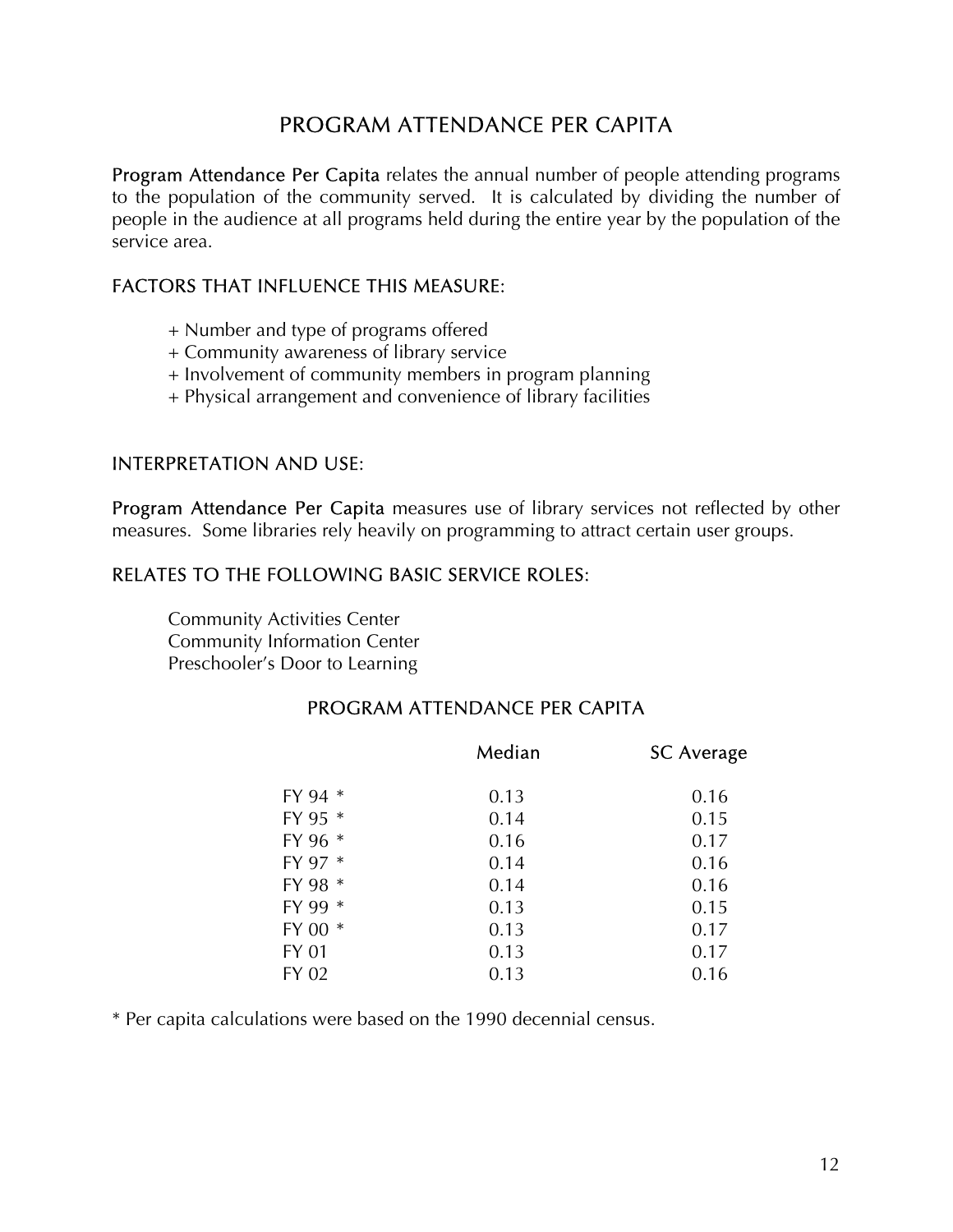# REFERENCE TRANSACTIONS PER CAPITA

Reference Transactions Per Capita relates the number of information contacts (a staff member uses information sources) to the population of the community served. This measure indicates the average number of times someone seeks library staff assistance in using library information sources.

# FACTORS THAT INFLUENCE THIS MEASURE:

- + Community awareness of library services
- + Physical arrangement and convenience of the library facilities
- + Training and scheduling of library staff
- + Age, condition and breadth of the library's collection
- + Library hours of service
- + Library acquisition and collection development policies

# INTERPRETATION AND USE:

This measure relates strongly to the goals each library has set for meeting the service needs of its community. A low Reference Transactions Per Capita with a high Circulation Per Capita may indicate a library used mostly for borrowing materials. A low Reference Transactions Per Capita with a low Circulation Per Capita may mean a low level of overall library use by the community. A high Reference Transactions Per Capita and a low Library Visits Per Capita may mean that a large proportion of library users are asking reference questions.

# RELATES TO THE FOLLOWING BASIC SERVICE ROLES:

Community Information Center Reference Library

|       | Median  | <b>SC</b> Average | National Average (1) |
|-------|---------|-------------------|----------------------|
| FY 94 | $0.33*$ | $1.20*$           | 1.10                 |
| FY 95 | $0.34*$ | $1.13*$           | 1.10                 |
| FY 96 | $0.35*$ | $1.12*$           | 1.10                 |
| FY 97 | $0.37*$ | $1.28*$           | 1.10                 |
| FY 98 | $0.36*$ | $1.27*$           | 1.10                 |
| FY 99 | $0.36*$ | $1.23*$           | 1.12                 |
| FY 00 | $0.38*$ | $1.19*$           | 1.10                 |
| FY 01 | 0.31    | 0.62              |                      |
| DY 02 | 0.34    | 0.64              |                      |

### REFERENCE TRANSACTIONS PER CAPITA

(1) Data from Public Libraries in the United States. National Center for Education. U.S. Department of Education.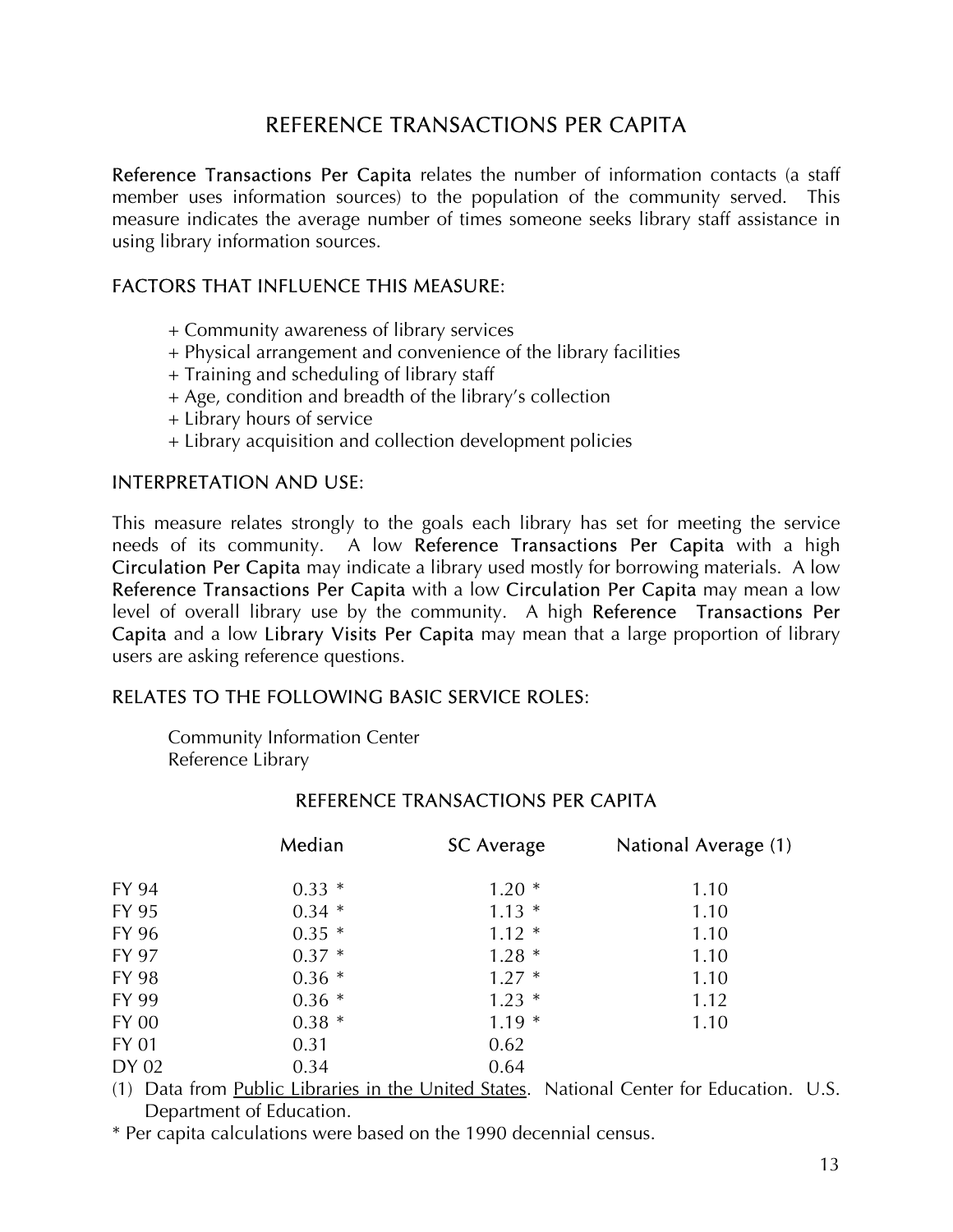# REGISTRATION PER CAPITA

Registration Per Capita relates the number of persons registered as borrowers to the population of the community served. Registration Per Capita is calculated by dividing the number of registered borrowers by the total population of the library's legal service area. An accurate count of registered borrowers should be maintained by removing inactive borrowers from the registered count. A registered borrower count is considered invalid if this has not been done in the last three years.

# FACTORS THAT INFLUENCE THIS MEASURE:

- + Convenience and location of library facilities
- + Community awareness of library services
- + Library acquisition and collection development policies
- + Library hours of service

### INTERPRETATION AND USE:

Registration Per Capita indicates the percentage of the library's potential users who have demonstrated an intent to borrow materials from the library by registering for a card. If the library has not updated its registration figures within the last 3 years this measure is of questionable value.

# RELATES TO THE FOLLOWING BASIC SERVICE ROLES:

Popular Materials Library

## REGISTRATION PER CAPITA

| Median | <b>SC Average</b> |
|--------|-------------------|
| 0.34   | 0.43              |
| 0.34   | 0.44              |
| 0.37   | 0.47              |
| 0.40   | 0.48              |
| 0.44   | 0.52              |
| 0.45   | 0.56              |
| 0.42   | 0.54              |
| 0.38   | 0.45              |
| 0.43   | 0.49              |
|        |                   |